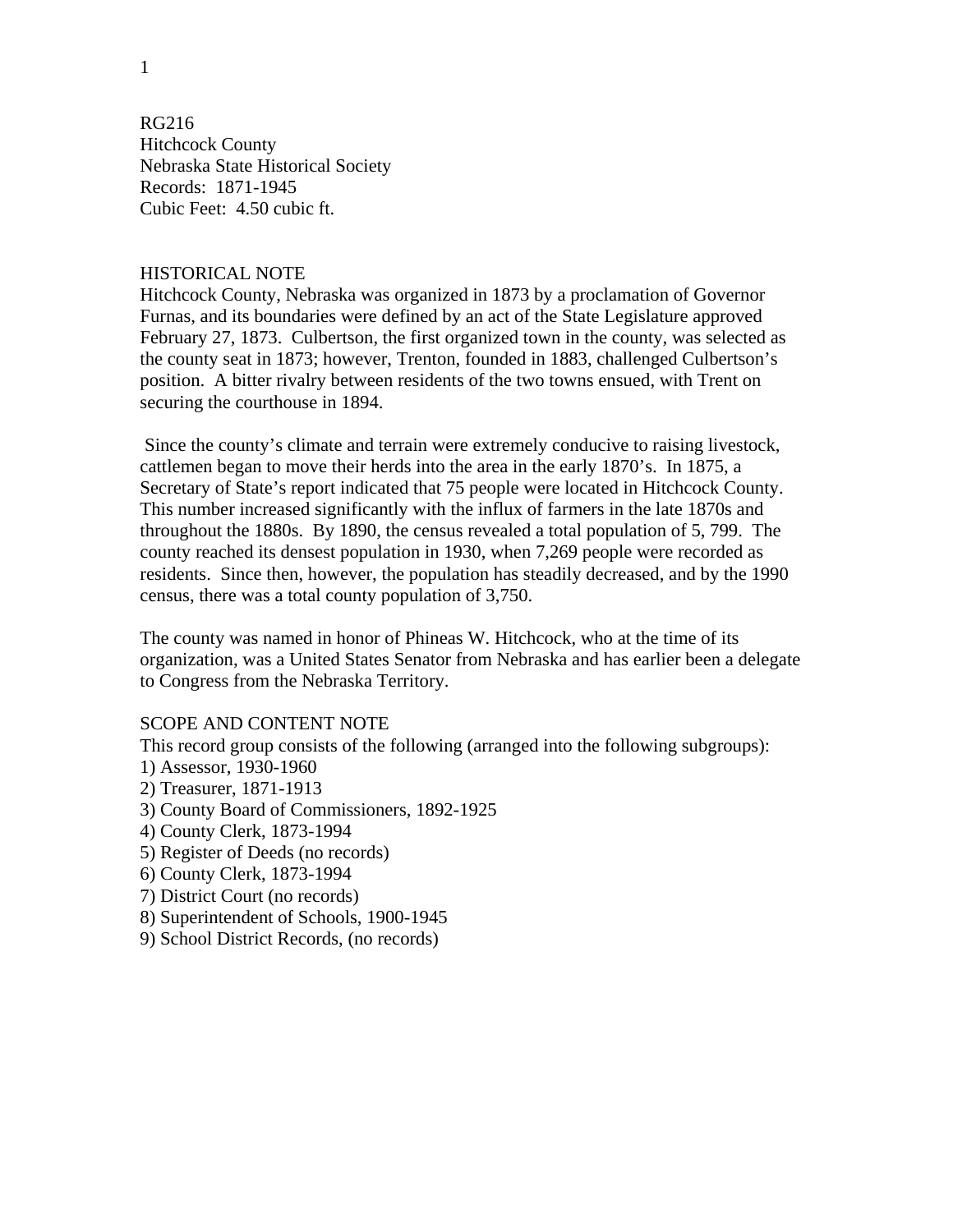SUBGROUP ONE ASSESSOR, 1930-1960 SERIES ONE, Assessment Schedules Microfilm (reference copies)

Roll #1 (#19,643) Assessment Record, Real Estate-Lands and Lots Beverly Precinct-Lands, p. 1, S1-T4-R33 (1930-1933) thru Logan Precinct-Lands, p. 4 S12-T2-R31 (1933-1935)

Roll #2 (#19,644) Assessment Record, Real Estate-Lands and Lots Logan Precinct-Lands, p. 5, S15-Ts-R31 (1933-1935) Thru Stratton Village-Lots, pg. 1, Blk 1, Lot 6 (1936-1937)

Roll #3 (#19,645) Assessment Record, Real Estate-Lands and Lots Stratton Village-Lots, p. 2, Blk 2, Lot 7 (1936-1937) Thru Trenton Precinct –Lands, p. 7 S35-T2-R33 (1938-1939)

Roll #4 (#19,646) Assessment Record, Real Estate-Lands and Lots Trenton Village-Lots, pg. 1, Blk 12, Lot 1 (1938-1939) Thru Webster Precinct-Lands, p. 11, S23-T3-R35 (1940-1941)

Roll #5 (#19,647) Assessment Record, Real Estate-Lands and Lots Webster Precinct-Lands, p. 11, S23-T3-R35 (1940-1941 cont.) Thru Classification Record, Real Estate-Lands, p. 109 S1, 2-T2-R32 (1946)

Roll #6 (#19,648) Classification Record, Real Estate-Lands and Lots Lands, p. 110 S3, 4-Ts-R32 (1946) Thru Culbertson Village, Lands, p. 58, S16-T3-R31 (1945-1951)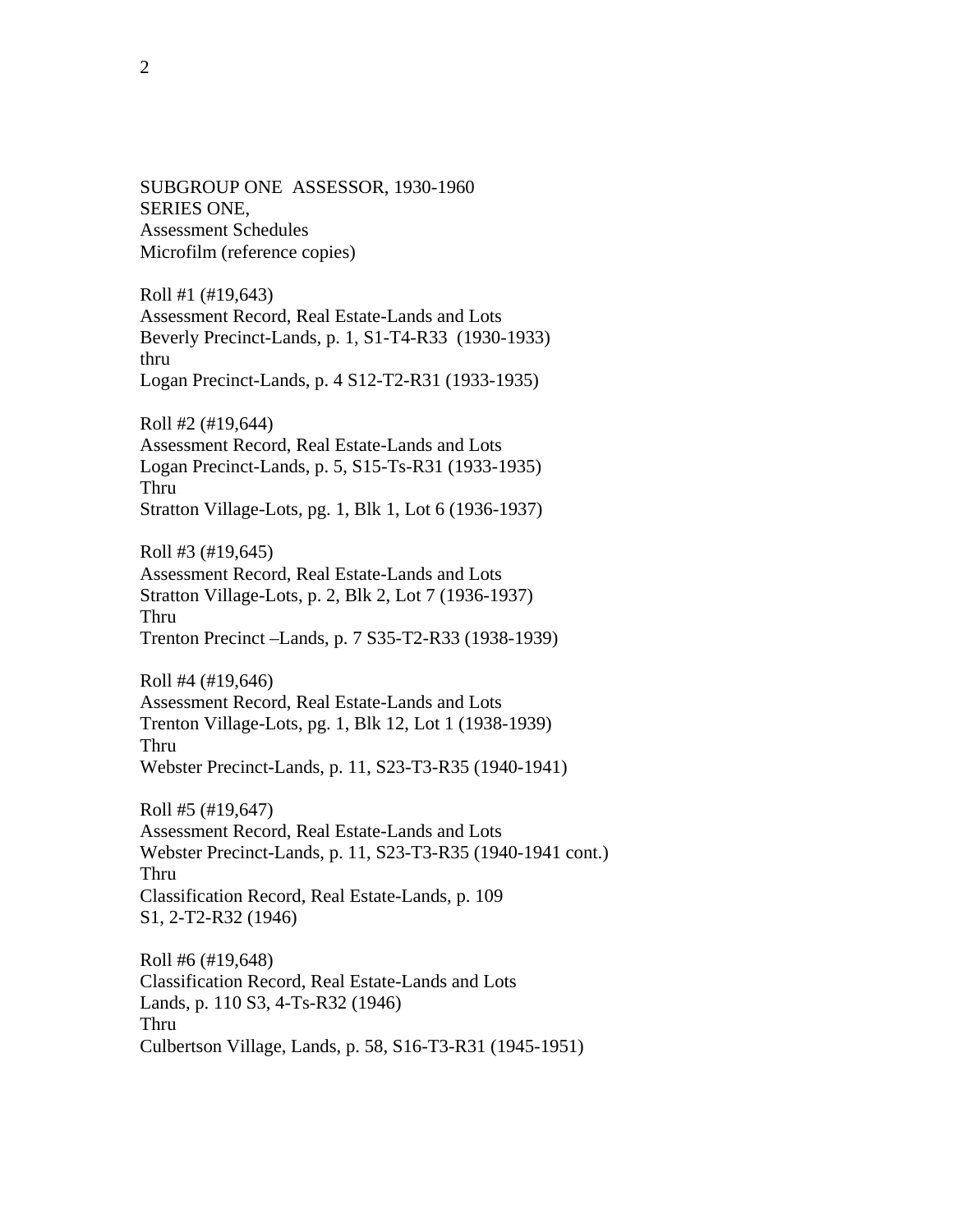SUBGROUP ONE ASSESSOR, 1930-1960 SERIES ONE, Assessment Schedules Continued Microfilm (reference copies)

Roll #7 (#19,649) Assessment Record, Real Estate-Lands and Lots Upper Driftwood Precinct, Lands, p. 1, S1-T1-R33 (1945-1951) Thru Trenton Precinct-Lands, p. 221, S33-T2-R33 (1945-1951)

Roll #8 (#19,650) Assessment Record, Real Estate-Lands and Lots Trenton Village-Lots, p. 1, Block 12, Lot 1 (1945-1951) Thru Assessment Forms, Personal Property Riverside Precinct, ("B"), 1930

Roll #9 (#19,651) Assessment Forms, Personal Property Riverside Precinct ("B"), 1930 cont. Thru Assessment Forms, Intangible Personal Property Palisade Precinct ("B"), 1930

Roll #10 (#19,652) Assessment Forms, Intangible Personal Property Palisade Precinct ("A"), 1930 cont. Thru Assessment Record, Personal Property Webster Precinct, 1932 Note: The first four assessment forms on this roll were also filmed at the end of Roll #9

Roll #11 (#19,653) Assessment Record, Personal Property Beverly Precinct, 1933 Thru Assessment Forms, Personal Property Ridnour Precinct, 1935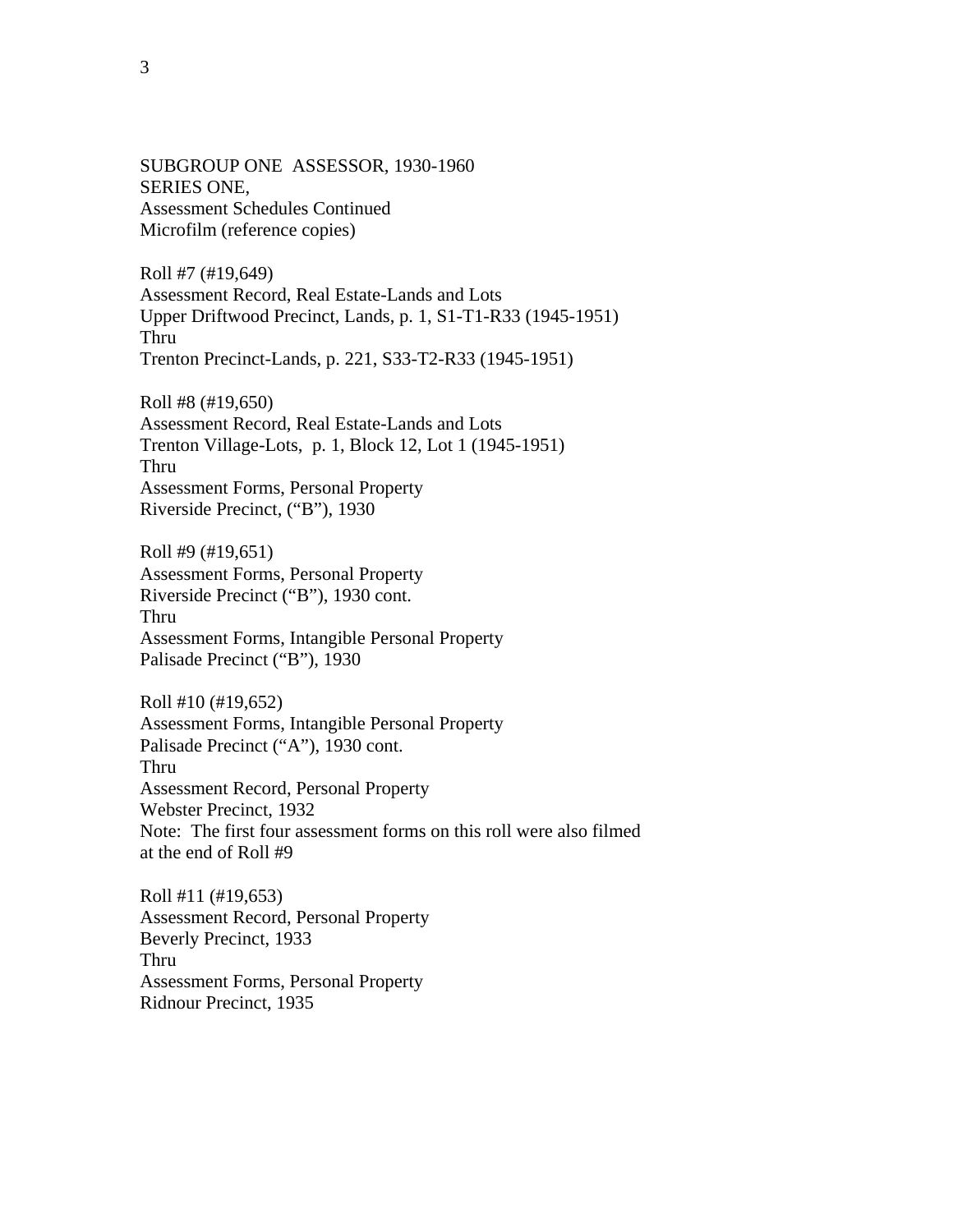SUBGROUP ONE ASSESSOR, 1930-1960 SERIES ONE, Assessment Schedules Continued Microfilm (reference copies)

Roll #12 (#19,654) Assessment Forms, Personal Property Riverside Precinct, 1935 Thru Assessment Forms, Personal Property Trenton Village ("P"), 1935

Roll #13 (#19,655) Assessment Forms, Personal Property Trenton Village ("P"), 1935 cont. Thru Assessment Forms, Personal Property Trenton Precinct, 1940

Roll #14 (#19,656) Assessment Forms, Personal Property Union Precinct, 1940 Thru Palisade Precinct, 1945

Roll #15 (#19, 657) Assessment Forms, Personal Property Pleasant Hill Precinct, 1945 Thru Assessment Forms, Personal Property Culbertson Precinct, 1946

Roll #16 (#19, 658) Assessment Forms, Personal Property Driftwood Precinct, 1946 Thru Assessment Forms, Personal and Business Property Trenton Village, 1950

Note: Some vehicle registration forms were filmed beside or beneath the corresponding assessment forms.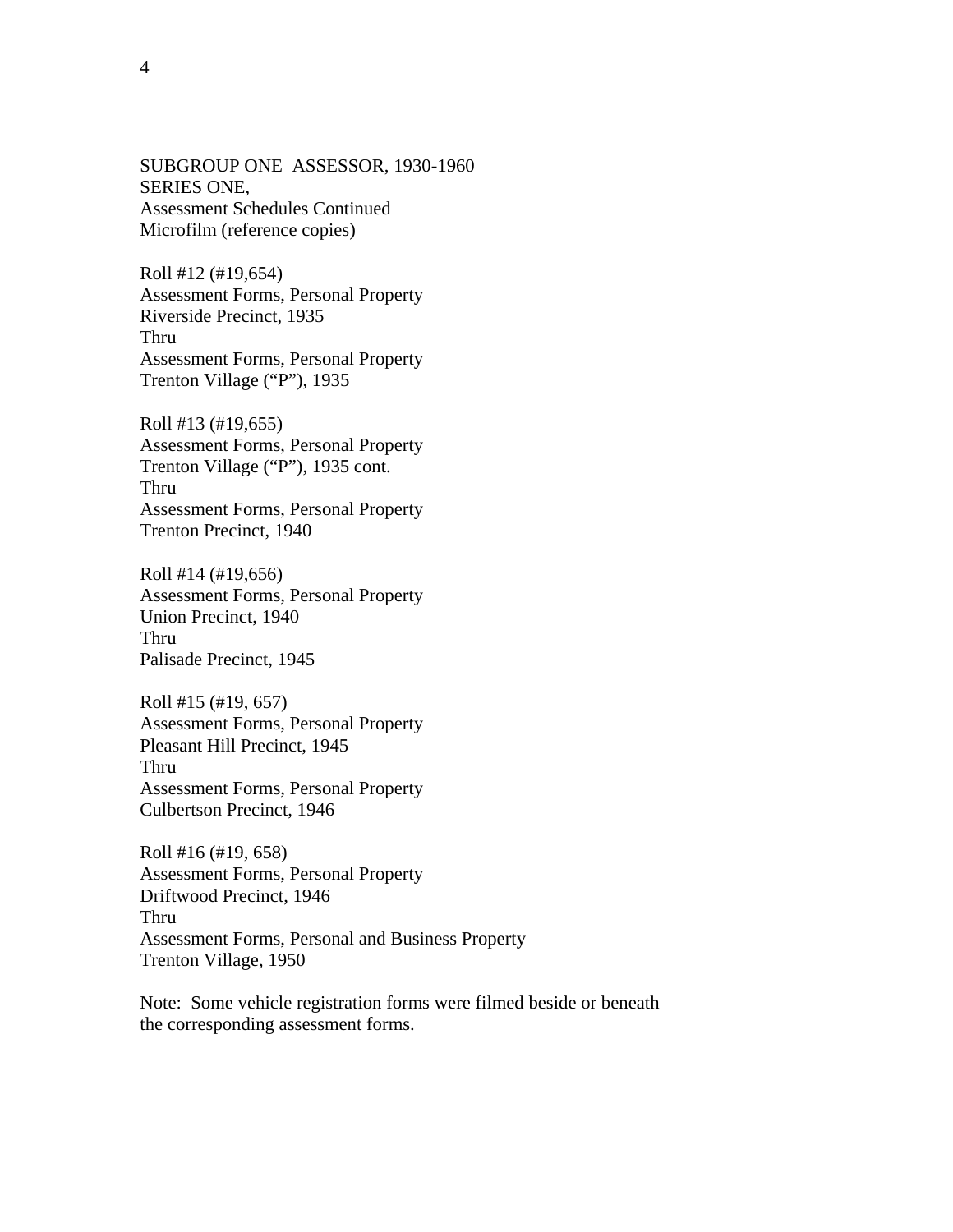SUBGROUP ONE ASSESSOR, 1930-1960 SERIES ONE, Assessment Schedules Continued Microfilm (reference copies)

Roll #17 (#19,659) Assessment Forms, Personal and Business Property Culbertson Village, 1950 Thru Assessment Forms Personal and Business Property Trenton Village ("D"), 1950

Note: Some vehicle registration forms were filmed beside or beneath the corresponding assessment forms.

Roll #18 (#19,660) Assessment Forms, Personal and Business Property Trenton Village ("D"), 1950 cont. Thru Assessment Forms, Personal and Business Property School District #27 (Starkey), 1950

Roll #19 (#19,661) Assessment Forms, Personal and Business Property School District #28 (Trenton & Pleasant View), 1950 Thru Assessment Forms, Personal Property 1st Commissioner's District, School District #2, Culbertson Village, 1955

Note: Some vehicle registration forms were filmed beside or beneath the corresponding assessment forms.

Roll #20 (#19,662) Assessment Forms, Personal Property 1st Commissioner's District, School District #1 Culbertson Village, 1955 Thru Assessment Forms, Personal Property 2nd Commissioner's District, School District #11 Trenton Village ("M"), 1955 cont.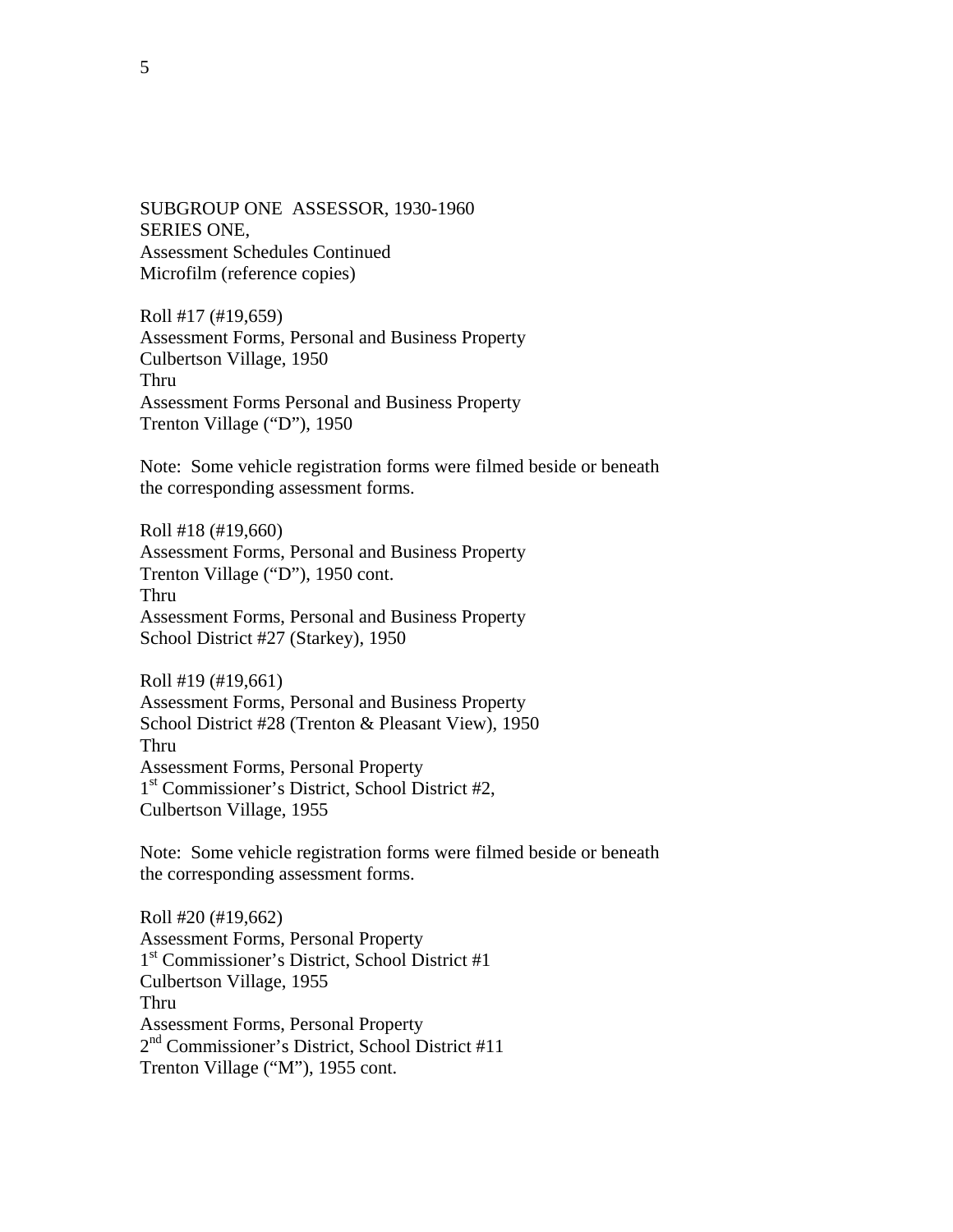SUBGROUP ONE ASSESSOR, 1930-1960 SERIES ONE, Assessment Schedules Continued Microfilm (reference copies

Roll #21 (#19,663) Assessment Forms, Personal Property 2nd Commissioner's District, School District #11 Trenton Village ("M"), 1955 cont. Thru Assessment Forms, Business Palisade Precinct, 1956

Roll #22 (#19,664) Assessment Forms, Business Stratton Precinct, 1956 Thru Assessment Forms, Personal Property 2nd Commissioner's District, School District #T-11 Trenton Village ("P"), 1960

Roll #23 (#19,665) Assessment Forms, Personal Property 2<sup>nd</sup> Commissioner's District, School District #T-11 Trenton Village ("Q"), 1960 cont. Thru Assessment Forms, Business Palisade Precinct, 1960

Roll #24 (#19,666) Assessment Forms, Business Stratton Precinct, 1960 Thru Personal Property Tax List Correction Journal, 1951-1957

One Bound Volume: Real Estate Assessment Record, Riverside Precinct, 1930-1933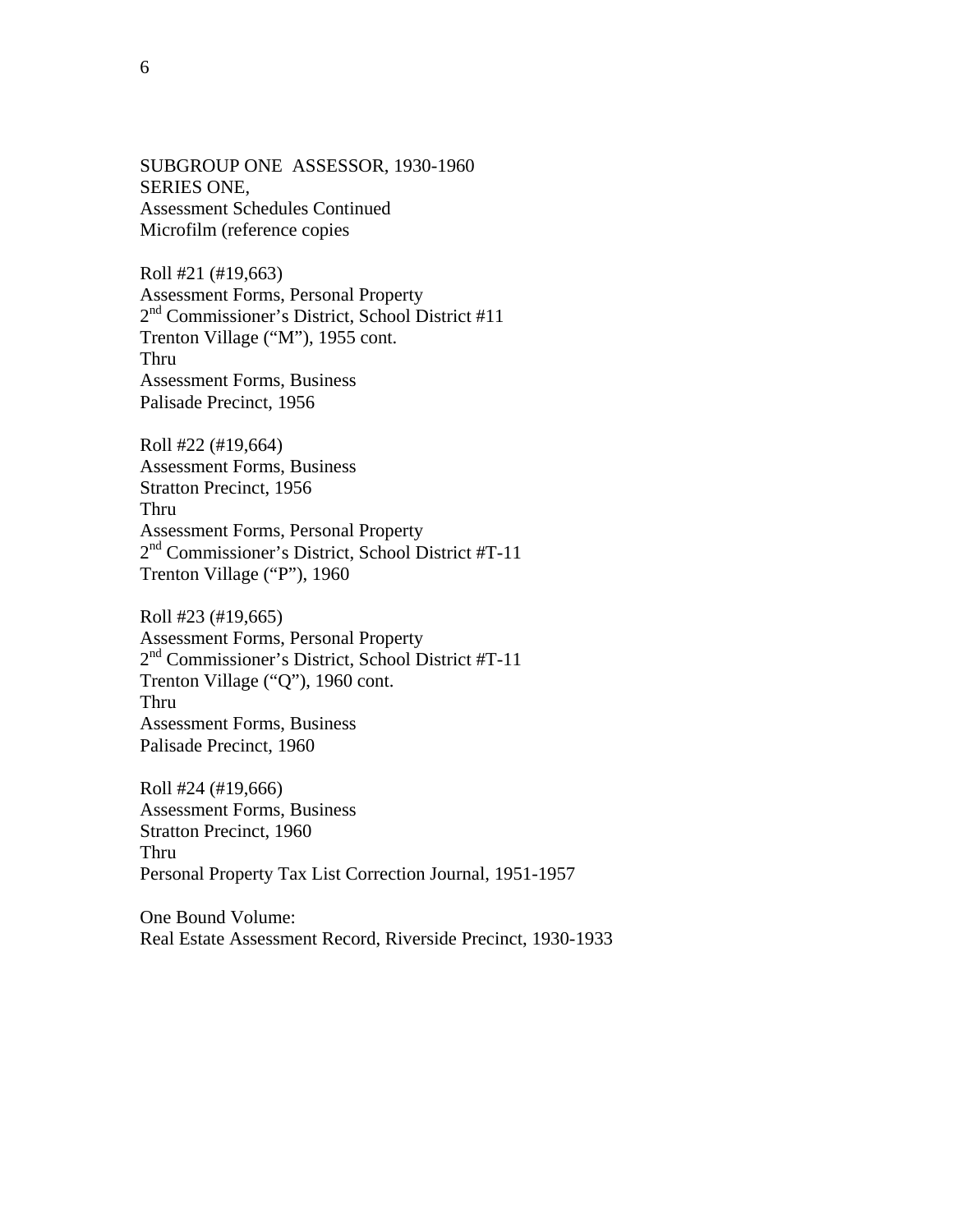SUBGROUP TWO COUNTY TREASURER, 1871-1910 SERIES ONE Tax Lists, 1871-1910 Volume 1 1871-1880 Volume 2 1875-1880 Includes duplicate tax lists for 1871-1880 and delinquent tax list for 1881 Volume 3 1881-1885 Includes delinquent tax lists Volume 4 1881-1885 Includes delinquent tax lists SUBGROUP TWO COUNTY TREASURER, 1871-1910 SERIES ONE Continued Tax Lists, 1871-1910

Volume 5 1886 Volume 6 1887 Volume 7 1888 Volume 8 1888-1893 (includes tax register) Volume 9 1890 Volume 10 1890 Volume 11 1890 continued Volume 12 1891 Volume 13 1892 Volume 14 1893 Volume 15 1894 Volume 16 1895 Volume 17 1896 Volume 18 1897 Volume 19 1898 Volume 20 1899 Volume 21 1900 Volume 22 1900 continued Volume 23 1901 Volume 24 1902 Volume 25 1903 Volume 26 1904 Volume 27 1905 Volume 28 1906 Volume 29 1908 Volume 30 1909 Volume 31 1909-1910 Volume 32, Tax Register Book, 1888-1892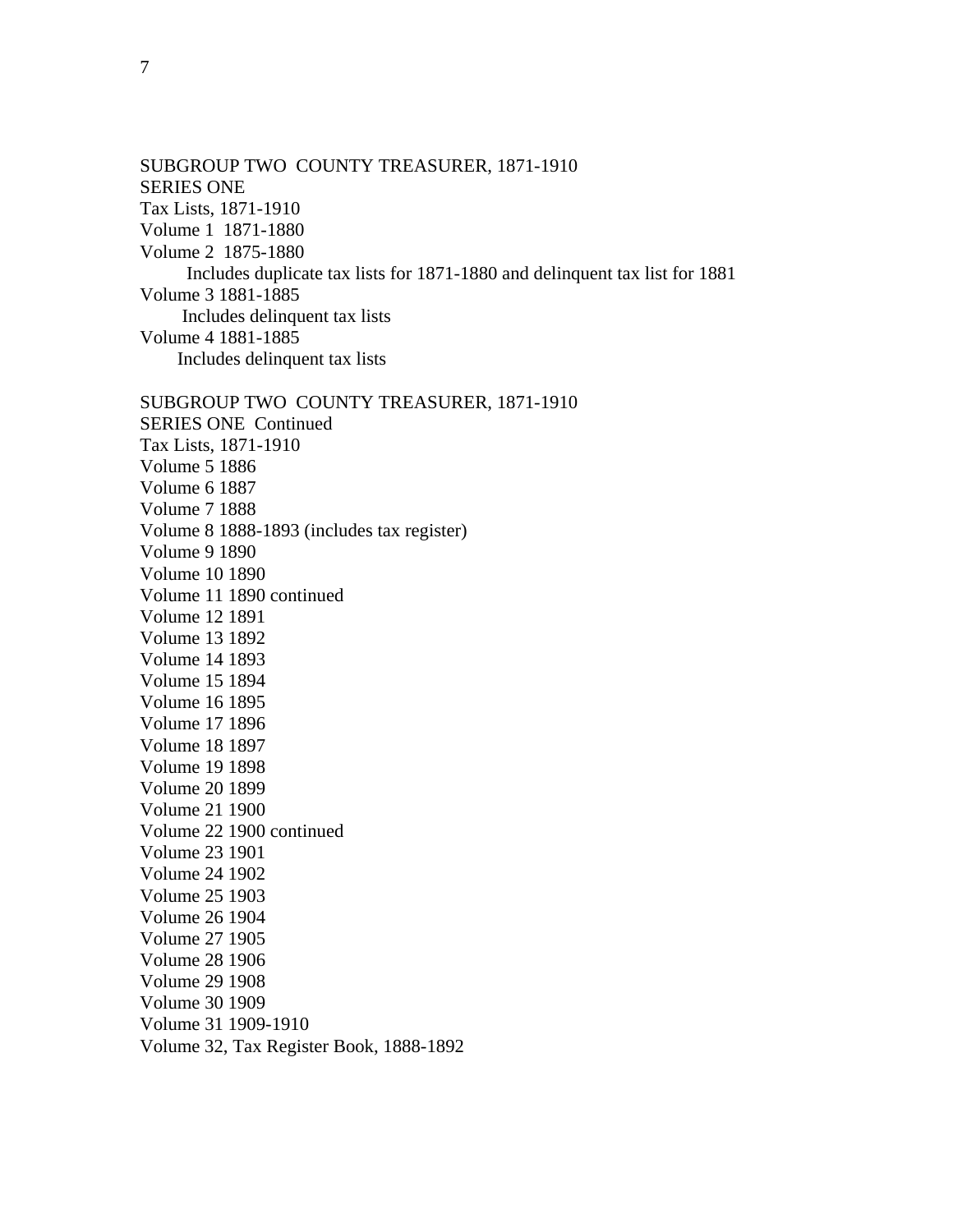SERIES TWO SCHOOL BOND AND LAND RECORDS, 1882-1899 Volume 1 School Bonds, 1882-1892 Volume 2 School Bonds, 1894-1899

#### SUBGROUP THREE COUNTY BOARD OF COMMISSIONERS, 1892-1925

SERIES ONE County Board Proceedings (no records)

SERIES TWO Supplemental Documents & Correspondence, (no records

SERIES THREE Soldiers' Relief Commision, 1892-1925 Volume 1 Minutes, 1892-1925

SUBGROUP FOUR COUNTY CLERK, 1873-1994

SERIES ONE Marriage Records (Microfilm, Reference Room)

NOTE: Vol. 1 of Hitchcock County marriage records was missing as time of filming by Genealogical Society of Utah, GSU. Records were microfilmed at the Hitchcock County Courthouse and original records remain at the courthouse.

Roll #1 1265 p.p. GSU Project #26,709 Marriage Record, Vol. 2 (indexed) thru Vol. 4 (indexed) Pg. 1, Dec. 24, 1887 to Pg. 265, Sept. 19,1917

Roll #2 1235 p.p. GSU Project #26,710 Marriage Record, Vol. 4 cont. thru Vol. 7 (indexed) Pg. 264, Sept. 1, 1917 thru Pg. 197, Feb. 19, 1949

Roll #3 1396 p.p. GSU Project #26,711 Marriage Record, Vol. 7 cont. thru Vol. 9 (indexed) Pg. 197, Feb. 19,1949 thru Pg. 151, Jan. 22, 1994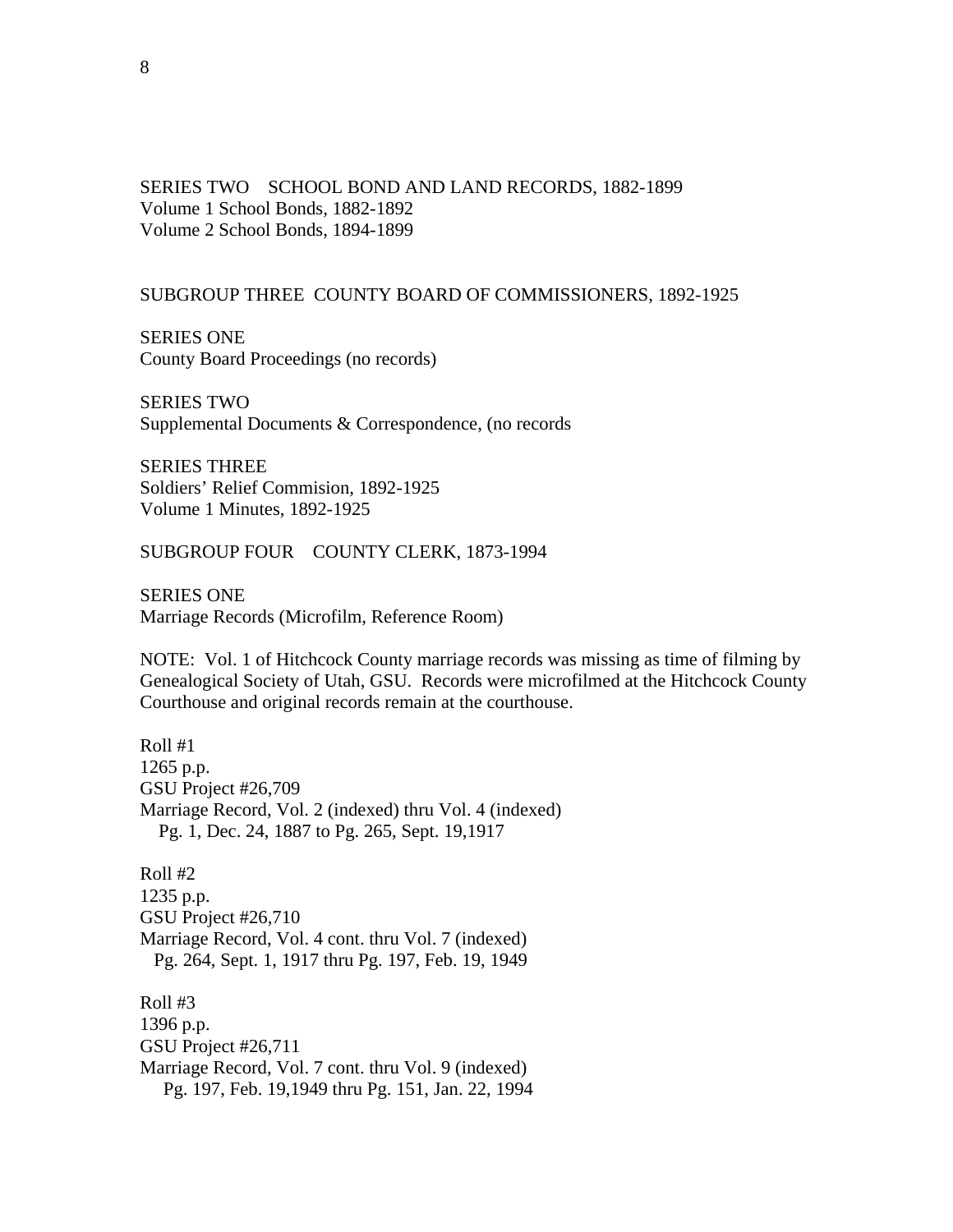SERIES TWO ELECTION RECORDS, 1873-1908 Volume 1 Abstracts of Election, 1873-1893 Volume 2 Abstracts of Election, 1894-1908 Volume 3 Election Board Records, 1897-1901 (Lists title of office, candidates, votes received by precinct)

### SERIES THREE

Misc. Records, 1873-1908

Box 1

- f. 1 Abstract of Election, Nov. 4, 1884
- f. 2 Articles of Incorporation, Misc., 1891-1906, Trenton, Nebraska
- f. 3 Board of County Commissioners, Apportionment of Dundy Precinct/ County, 1888
- f. 4 Board of County Commissioners, Bond Vote to Pay off County Debts, 1886-1887

f. 5 Board of Equalization, Complaint against Lincoln Land Company for overassessment of real estate, 1893

- f. 6 Certificate for Organization/Duties of "The Goat Club" (literary club), June 3, 1901
- f. 7 Courthouse, Special Tax Petition for Construction, 1908

f. 8 Courthouse, Specifications for Metal Equipment, Art Metal Construction Co., ca. 1908

- f. 9 Election-Poll Books, Culbertson Precinct, Special Election, June 17, 1890
- f. 10 Estate Application File, Yapp, William T. (1918)
- f. 11 Jury List, September Term, 1892
- f. 12 Petition to Re-locate County Seat, 1889
- f. 13 Petition to Re-locate County Seat, 1892
- f. 14 Petition to Re-locate County Seat, 1893
- f. 15 Petition to Oppose Change of County Seat, "excessive taxation," 1894?
- f. 16 Beverly Precinct, Schedules of Personal Property, 1890
- f. 17 Eden Precinct, Schedules of Personal Property, 1888
- f. 18 Palisade Precinct, Schedules of Personal Property, 1890
- f. 19 Trenton Precinct, Schedules of Personal Property, 1893

### SUBGROUP FIVE COUNTY REGISTER OF DEEDS

No records on paper have been transferred to the State Archives for storage